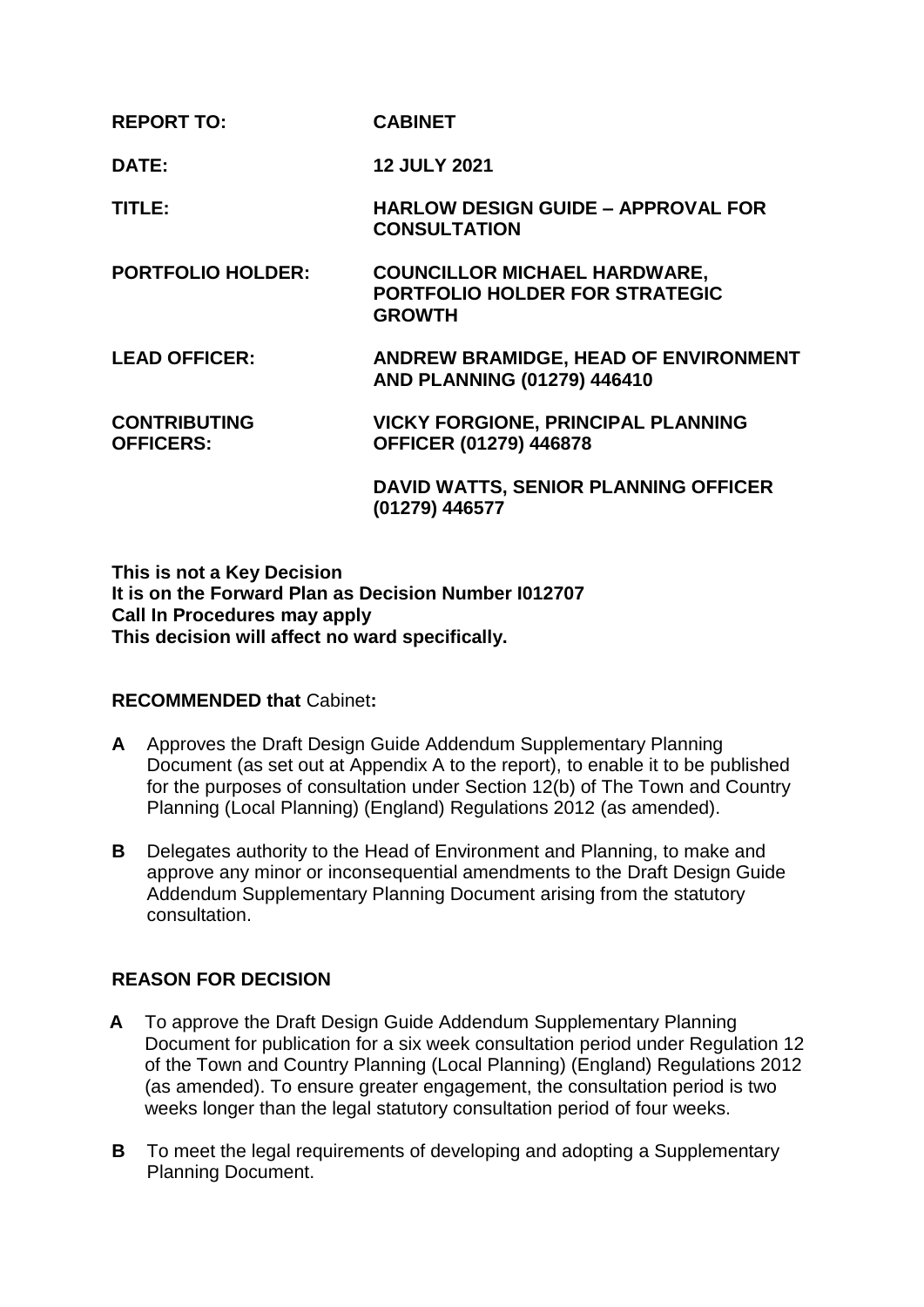# **BACKGROUND**

- 1. The Harlow Local Development Plan (HLDP) was adopted by the Council on 10 December 2020. The Local Plan sets out a long-term vision for Harlow, identifying land where development will be acceptable and where it will be unacceptable.
- 2. It contains policies which ensure future development is sustainable by meeting the needs of residents, businesses and visitors, while providing the required infrastructure and protecting environmental assets. These policies are material considerations in the determination of planning applications.
- 3. One of the aims of the HLDP is to enhance the quality of the built environment and natural environment and includes the following three objectives; 1) creating and enhancing high quality built environments which are well connected to revitalised green spaces; 2) delivering high quality design through new development whilst protecting and enhancing the district's historic environment; and 3) adapt to and mitigate the impacts of climate change.
- 4. The HLDP contains policies which ensure that there is a high standard of urban and architectural design in all development and sets out a number of design criteria to support this. It also includes policies on amenity principles and sustainable design, construction and energy use.
- 5. Whilst the policies in the plan themselves give significant detail of the Council's requirements, the additional guidance contained in a Supplementary Planning Document (SPD) will expand on the adopted plan, to give additional guidance to developers when making planning applications, to officers when making recommendations, and councillors when making decisions.
- 6. The Council already has an adopted Design Guide SPD (2011) which is used to assist officers in examining design principles in new development, when assessing planning applications. Officers have now prepared a draft addendum which will accompany the existing Design Guide. The addendum will also be an SPD once adopted.
- 7. It should be noted that an SPD cannot introduce new policy over and above that contained in the adopted local plan. The Design Guide Addendum SPD can, therefore, only relate to existing policies in the HLDP.

# **PROPOSALS**

- 8. The existing Design Guide SPD aims to provide general guidance on the form that new development should take. It addresses a range of development types from new urban areas through to residential extensions. It also covers the design of employment areas and strategic and local green spaces.
- 9. The existing Design Guide SPD was adopted 10 years ago and although most of it is still relevant, it does not include guidance on a range of subject matters which are now addressed by recently-updated national planning policy and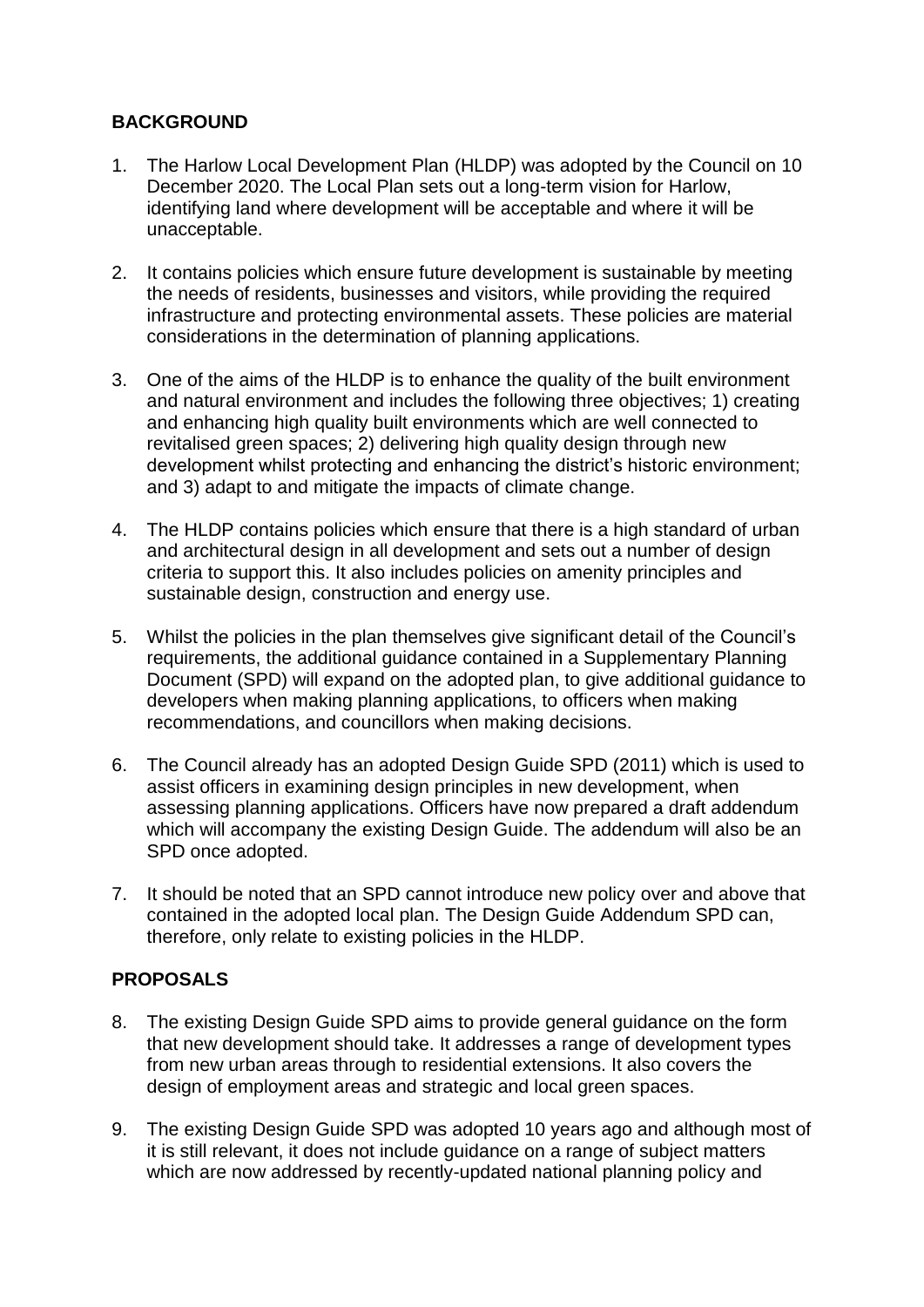guidance. Many of these issues are now becoming relevant to Harlow. Officers have therefore prepared an addendum to the existing Design Guide SPD which seeks to amplify and aid the effective and consistent implementation of the design, amenity and climate change policies in the HLDP, more specifically Policies PL1, PL2 and PL3.

- 10. The addendum, once adopted will accompany the existing Design Guide as an SPD and both should be read together. The addendum will become a material consideration in the determination of planning applications and will also inform pre-application discussions on relevant developments. The document has been prepared in accordance with Regulations 8 & 11 to 16 of the Town and Country Planning (Local Planning) (England) regulations 2012.
- 11. The Design Guide Addendum SPD includes five sections. Sections 1, 2, 3 and 5 are new supplements to the Design Guide. Section 4 provides additions to the existing Householder section of the Design Guide:
	- a) Section 1: Tall Buildings Given the increased number of planning applications submitted and the growing level of interest, particularly in the town centre, this part of the addendum provides design guidance on tall buildings. It ensures developers take into consideration appropriate height, scale, massing and materials for tall buildings, overshadowing and light requirements both for occupiers and street level pedestrians and the potential impact of tall buildings on the landscape of Harlow.
	- b) Section 2: Privacy and Overlooking This section sets out specific calculations to ensure that the privacy of neighbouring properties is maintained; for example a minimum window to window distance. It balances the need between privacy of private gardens and spaces with the importance of natural surveillance of public areas.
	- c) Section 3: Amenity Space and Gardens This section provides minimum garden size requirements for new dwellings. The standards have been chosen based on a comparison of other local authority requirements and Harlow's ambitions of becoming a Garden Town based on Garden City principles. This section also includes minimum amenity space requirements for new flats and how this could be provided e.g. balconies, communal space and/or roof-top gardens which supports Section 1: Tall Buildings.
	- d) Section 4: Updated Householder Guidance The existing Design Guide already contains detailed guidance for householder extensions and alterations and this will be retained. This section of the addendum provides additional guidance where it is currently absent including acceptable height and depth measurements for rear extensions, dormers and velux windows and acceptable roof changes.
	- e) Section 5: Climate Change This element of the Design Guide addendum provides further information on how to implement the principles of HLDP Policy PL3: Sustainable Design, Construction and Energy Usage within new development. This includes how to design buildings and implement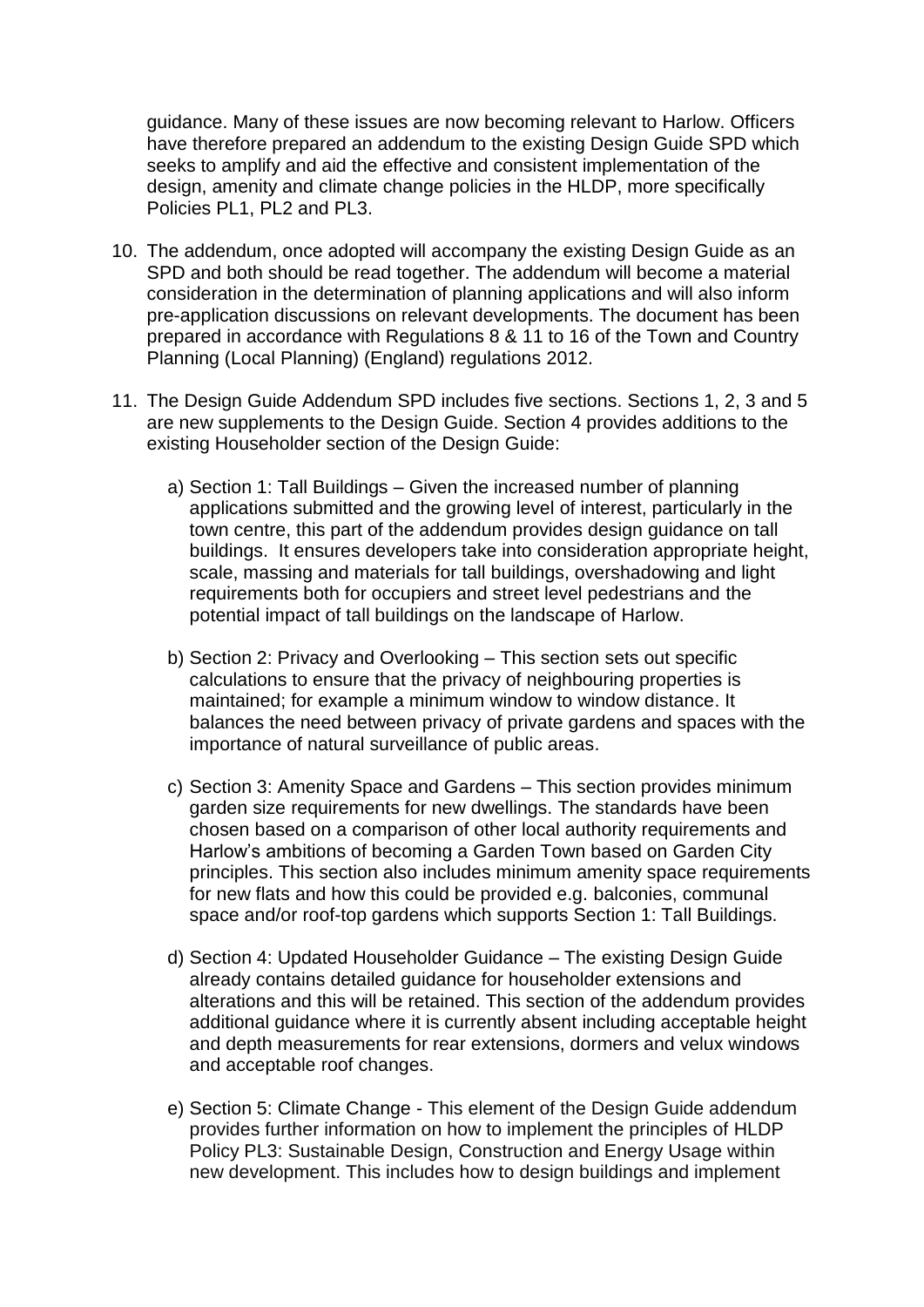landscaping which will prevent overheating and provide natural cooling, the consideration of natural lighting and ventilation in new properties and the implementation of rainwater harvesting and grey water-reuse. It should be read alongside the Harlow and Gilston Garden Town (HGGT) Sustainability Guidance and Checklist.

## **NEXT STEPS**

- 12. Following Cabinet endorsement, the Design Guide Addendum SPD will follow the statutory process to adoption. The regulation cited above requires the Council to:
	- a) Produce a consultation statement before adoption of the SPD, this must set out who was consulted, a summary of the issues raised, and how these issues were incorporated in to the SPD;
	- b) Publish the documents for a minimum 4 week consultation, specify the date when responses should be received and identify the address to which responses should be sent;
	- c) Make documents available by taking the following steps;
		- i) Make the document available at the principal office and other places within the area that the Council considers appropriate;
		- ii) Publish the document on the Council's website.
- 13. The consultation will follow the Council's Adopted Statement of Community Involvement (SCI). Planning Services will use its consultation database to inform consultees of the SPD, allowing six weeks consultation rather than four to take into account Covid-19 restrictions and the upcoming summer holidays.
- 14. Following the consultation period, the Council will consider all responses received and amend the draft Addendum SPD as appropriate, to produce a final version ready for adoption. The consultation statement, mentioned above, will be produced and will detail how responses were received were taken into account.
- 15. The finalised Addendum SPD will then be adopted by the Council at a future Cabinet meeting, at which point it will become a material consideration in the determining of planning applications. The Addendum SPD will be hosted on the Council's website alongside the existing Design Guide SPD, with a number of hard copies also being made available.
- 16. It is planned that at a later date (to be determined), a full review of the Design Guide SPD will take place and a full replacement version drafted. This would be reported to the Town Plan Panel and consulted on in the same ways described in this report, prior to its adoption.